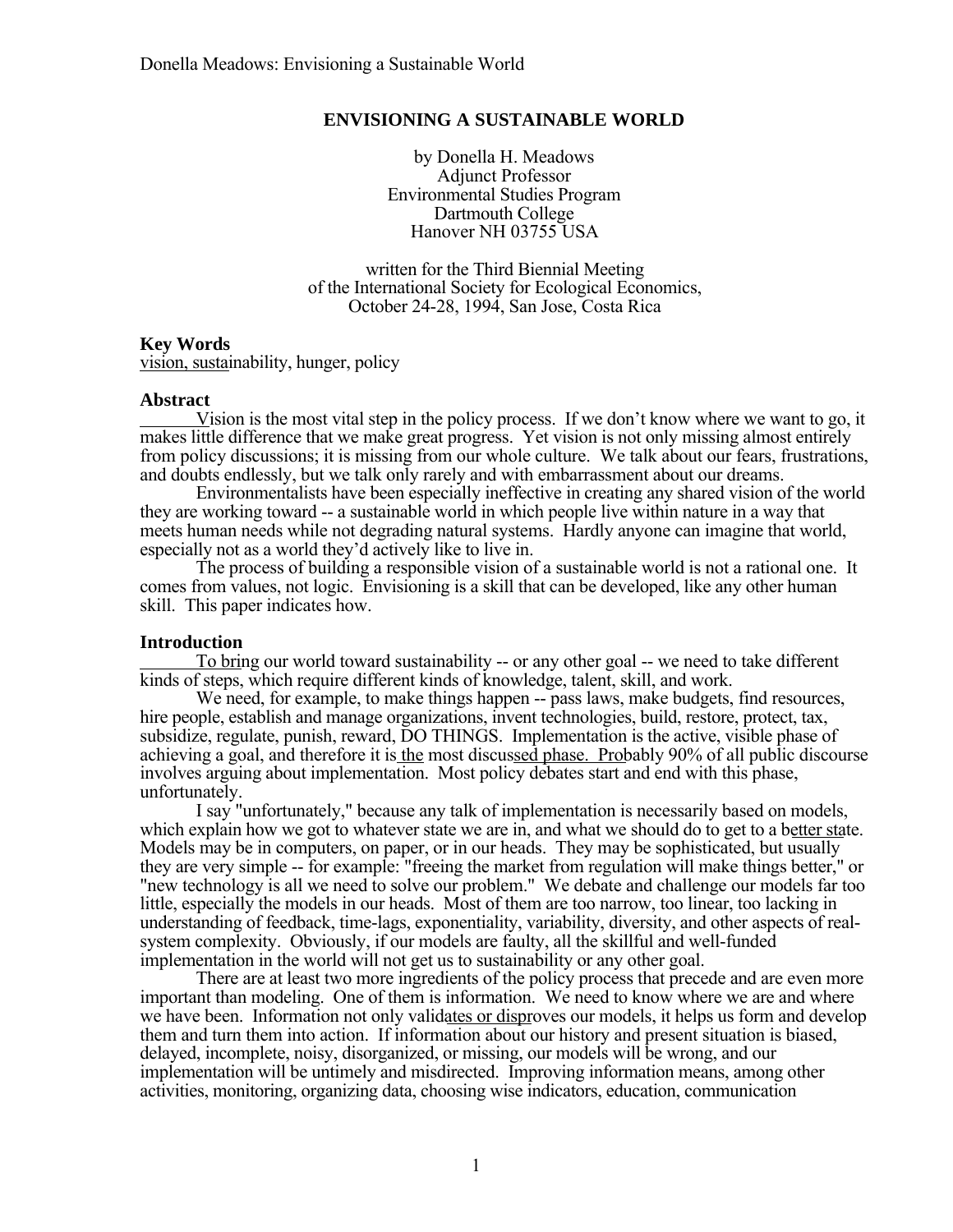(especially through the public media), and -- an issue vital to ecological economics -- the removal of bias from price signals.

If 90% of policy discussion focuses on implementation, virtually all the remaining 10% focuses on modeling and information. That leaves 0% for the last step of policy formation, which should be first -- the establishment of clear, feasible, socially shared goals. What do we want? Where would we like all these models, this information, this implementation to take us? What is our vision of the world we are trying to create for ourselves, our children, and our grandchildren?

Environmentalists have failed perhaps more than any other set of advocates to project vision. Most people associate environmentalism with restriction, prohibition, regulation, and sacrifice. Though it is rarely articulated directly, the most widely shared picture of a sustainable world is one of tight and probably centralized control, low material standard of living, and no fun. I don't know whether that impression is so common because puritanism is the actual, unexpressed, maybe subconscious model in the minds of environmental advocates, or whether the public, deeply impacted by advertising, can't imagine a good life that is not based on wild and wasteful consumption. Whatever the reason, hardly anyone envisions a sustainable world as one that would be wonderful to live in.

The best goal most of us who work toward sustainability offer is the avoidance of catastrophe. We promise survival and not much more. That is a failure of vision.

Even if information, models, and implementation could be perfect in every way, how far can they guide us, if we know what direction we want to move away from but not what direction we want to go toward? There may be motivation in escaping doom, but there is even more in creating a better world. And it is pitifully inadequate to describe the exciting possibilities of sustainability in terms of mere survival -- at least that's what my vision of sustainability tells me.

But I didn't always have such a vision. I had to learn, or perhaps I should say relearn, to create and express vision. In our industrial culture, particularly in the cultures of science and economics, envisioning is actively discouraged. We have to rediscover and practice it again. Perhaps if I tell you the story of my own experience with vision, you will understand what I mean.

#### **A World Without Hunger**

About ten years ago I ran a series of workshops intended to figure out how to end hunger. The participants were some of the world's best nutritionists, agronomists, economists, demographers, ecologists, and field workers in development -- people who were devoting their lives in one way or another to ending hunger.

Peter Senge of MIT, a colleague who helped design and carry out the workshops, suggested that we open each one by asking the assembled experts, "What would the world be like if there were no hunger?" Surely each of these people had a motivating vision of the goal he or she was working for. It would be interesting to hear and collect these visions and to see if they varied by discipline, by nationality, or by personal experience.

I thought this exercise would take about an hour and would help the participants get to know each other better. So I opened the first workshop by asking, "What is your vision of a world without hunger?" Coached by Peter, I made the request strongly visionary. I asked people to describe not the world they thought they could achieve, or the world they were willing to settle for, but the world they truly wanted.

What I got was an angry reaction. The participants refused. They said that was a stupid and dangerous question. Here are some of their comments:

- Visions are fantasies, they don't change anything. Talking about them is a waste of time. We don't need to talk about what the end of hunger will be like, we need to talk about how to get there.
- We all know what it's like not to be hungry. What's important to talk about is how terrible it is to be hungry,
- I never really thought about it. I'm not sure what the world would be like without hunger, and I don't see why I need to know.
- Stop being unrealistic. There will always be hunger. We can decrease it, but we can never eliminate it.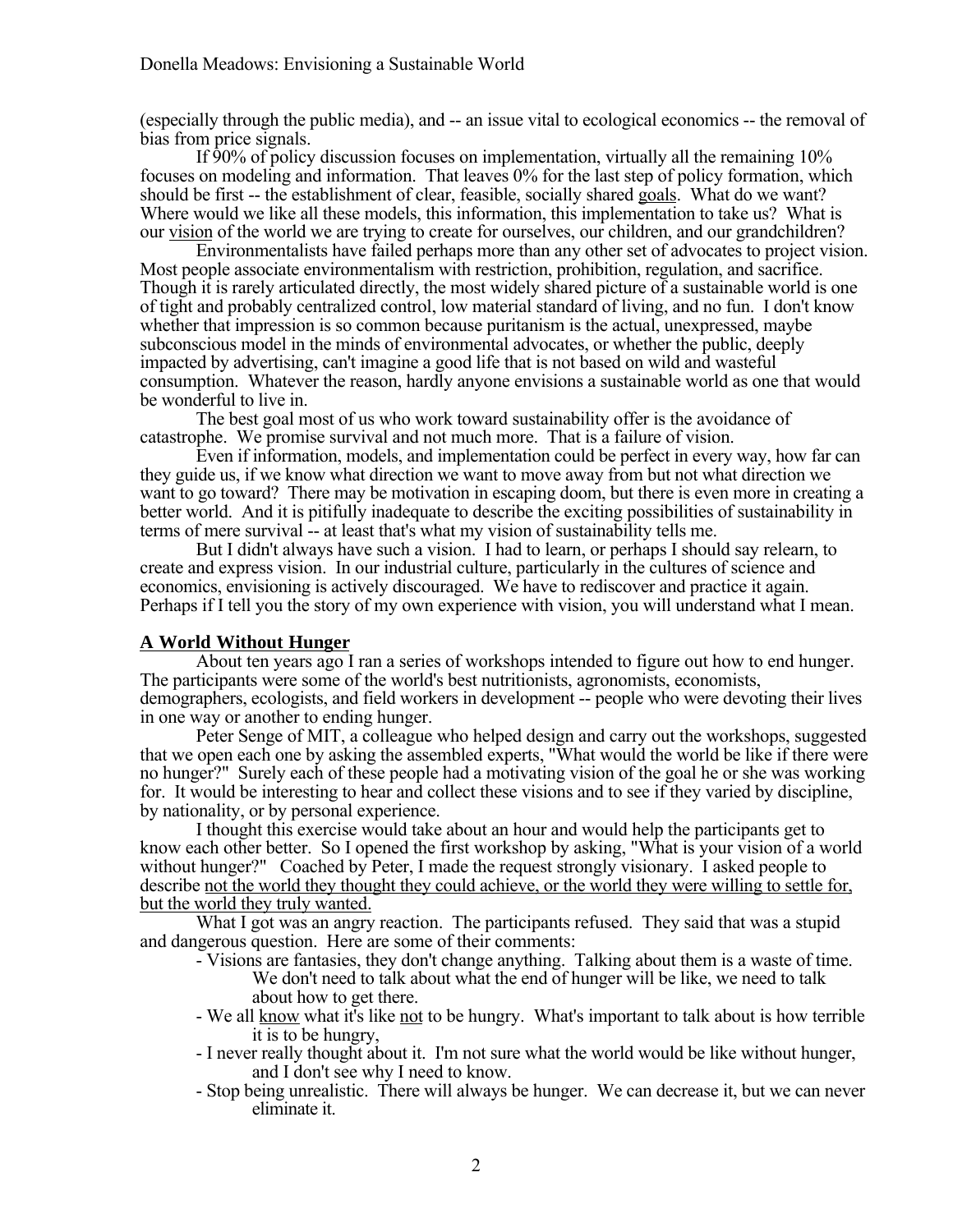- You have to be careful with visions. They can be dangerous. Hitler had a vision. I don't trust visionaries and I don't want to be one.

After we got those objections out of our systems, some deeper ones came up. One person said, with emotion, that he couldn't stand the pain of thinking about the world he really wanted, when he was so aware of the world's present state. The gap between what he longed for and what he knew or expected was too great for him to bear. And finally another person said what may have come closer to the truth than any of our other rationalizations: "I have a vision, but it would make me feel childish and vulnerable to say it out loud. I don't know you all well enough to do this."

That remark struck me so hard that I have been thinking about it ever since. Why is it that we can share our cynicism, complaints, and frustrations without hesitation with perfect strangers, but we can't share our dreams? How did we arrive at a culture that constantly, almost automatically, ridicules visionaries? Whose idea of reality forces us to "be realistic?" When were we taught, and by whom, to suppress our visions?

Whatever the answers to those questions, the consequences of a culture of cynicism are tragic. If we can't speak of our real desires, we can only marshal information, models, and implementation toward what we think we can get, not toward what we really want. We only half-try. We don't reach farther than the lengths of our arms. If, in working for modest goals, we fall short of them, for whatever reason, we reign in our expectations still further and try for even less. In a culture of cynicism, if we exceed our goals, we take it as an unrepeatable accident, but if we fail, we take it as an omen. That sets up a positive feedback loop spiraling downward. The less we try, the less we achieve. The less we achieve, the less we try. Without vision, says the Bible, the people perish.

Children, before they are squashed by cynicism, are natural visionaries. They can tell you clearly and firmly what the world should be like. There should be no war, no pollution, no cruelty, no starving children. There should be music, fun, beauty, and lots and lots of nature. People should be trustworthy and grownups should not work so hard. It's fine to have nice things, but it's even more important to have love. As they grow up, children learn that these visions are "childish" and stop saying them out loud. But inside all of us, if we haven't been too badly bruised by the world, there are glorious visions.

We discovered that in the hunger workshop. Having vented all the reasons why we shouldn't share our visions, we shared our visions. Not just what we expected, but what we really wanted. It was the first time I had been in a prolonged, shared, visionary space. As we constructed together a picture of the world we wanted to create, our mood lifted, our faces softened, our bodies woke up, we gained energy and clarity and solidarity.

The vision we pulled out of each other that day has gone on powering me for years. The end of hunger need not just mean that the hungry fifth of the world's people become like the rest of us, with all our stresses and strains. It need not mean massive, constant, expensive transfers of food from the rich to the poor. It would not, in my vision, mean chemical-intensive agriculture taking over the world, or populations exploding, or centralized control of anything. The world seems to expect the end of hunger to be like that -- if it thinks of ending hunger at all -- and so it's no wonder that we don't work very hard to achieve it.

In my vision of the end of hunger, every child is born into the world wanted, treasured, and lovingly cared for. Because of that, many fewer children are born and not one of them is wasted. Every person can become all that she or he is capable of becoming, in a world that is beautiful, where cultures are diverse and tolerant, where information flows freely, untainted by cynicism. In my vision food is raised and prepared as consciously and lovingly as are children, with profound respect for nature's contribution as well as that of people. In a world without hunger I can take care of my own nearby community and be taken care of by it, knowing that other people in other communities are also doing their caring close at hand. There would be plenty of problems to solve -- I want problems to solve -- but I could travel anywhere in the world without encountering deprivation, terror, or ugliness. What I would find, everywhere, would be natural integrity, human productivity, working communities, and the full range of human emotions, but dominated not by fear and therefore greed, but by security, serenity, and joy.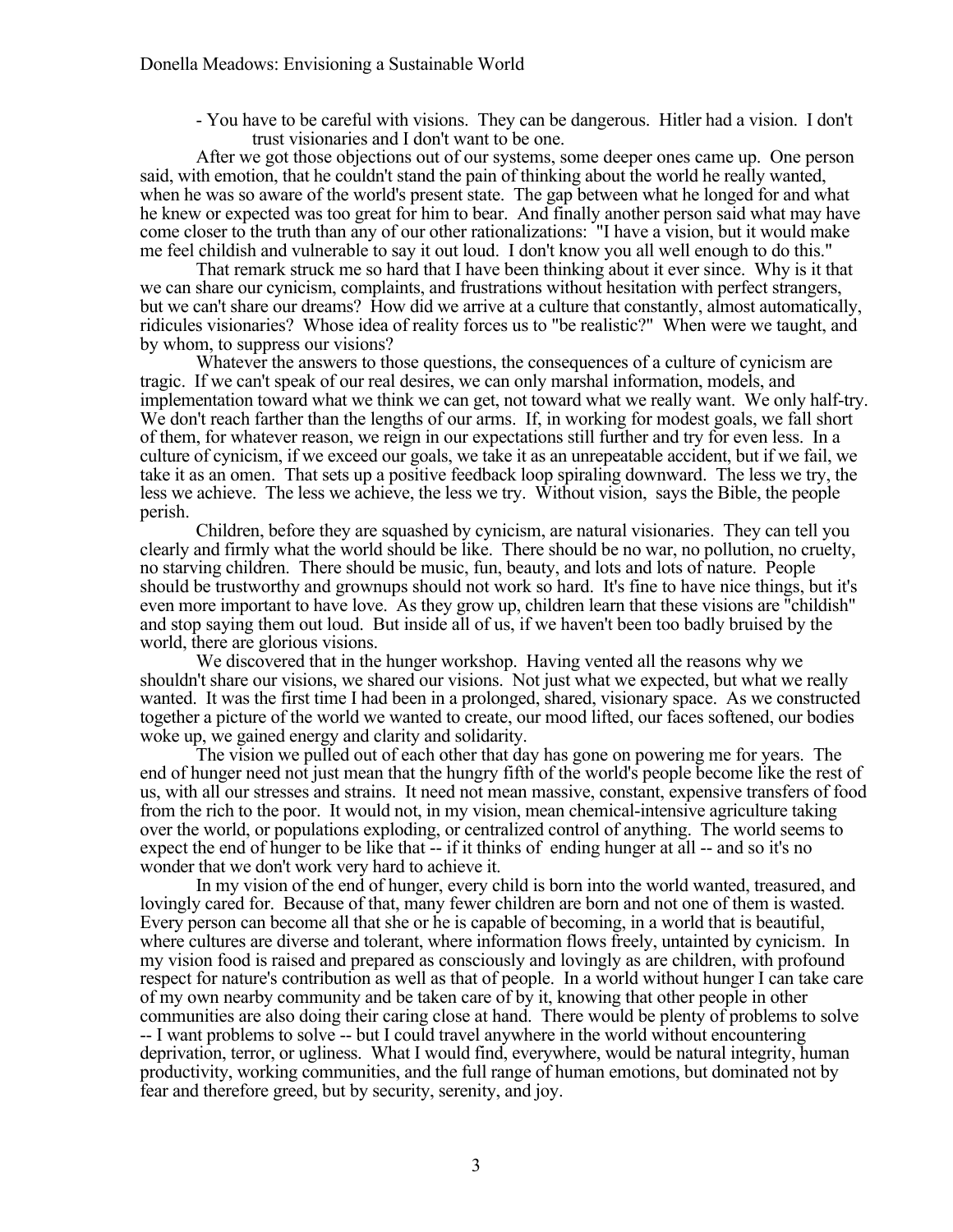I could go on. I can see this vision clearly and in detail. I can see the farms; I can see the kitchens. But you get the point. Maybe you are already filling in your own details, or maybe you are uncomfortable in the presence of such visionary language. Whatever your reaction, notice where it comes from, notice what has been laid upon you by your culture, and notice that there is a place inside you, close to the surface or deeply buried, that desperately wants a world something like the one I've just sketched out. I have noticed, going around the world, that in different disciplines, languages, nations, and cultures, our information may differ, our models disagree, our preferred modes of implementation are widely diverse, but our visions, when we are willing to admit them, are astonishingly alike.

## **Some Generalizations about Vision**

So I have been honing my capacity to envision. I rarely start a garden, a book, a conference, or an organization, without formally envisioning how I want it to come out -- what I really want, not what I am willing to settle for. I go to a quiet place, shut down my rational mind, and develop a vision. I present the vision to others, who correct and refine it and help it to evolve. I write out vision statements. When I lose my way, I go back to those statements.

Sometimes I still feel silly doing all this. I was raised in a skeptical culture, after all, and worse, I was trained as a scientist, with all "silly irrationality" drummed out of me. But I keep practicing vision, because my life works better when I do. Here are some things I have learned about the way vision works:

- Envisioning is not a left-brain activity, it doesn't come from the part of me that does rational analysis. It comes from whatever part of me informs my values, my conscience, my sense of morality. Call it heart, call it soul, whatever is the source of vision, it is not rational mind.
- I have to keep filtering out any remnants of past disappointments, any tinge of negativism, any analysis of "reality." I have to work actively to focus on what I want, not what I expect.
- I have stopped challenging myself, or anyone else who puts forth a vision, with the responsibility of laying out a plan for how to get there. A vision should be judged by its clarity of values, not by the clarity of its implementation path.
- In my experience that path is NEVER clear at first. It only reveals itself, step by step, as I walk along it. It often surprises me, because my computer and mental models are inadequate to the complexities and possibilities of the world. Holding to the vision and being flexible about the path is the only way to find the path.
- Vision is not rational, BUT rational mind can and must inform vision. I can envision climbing a tall tree and flying off from its top, and I might very much want to do that, but that vision is not consistent with the laws of the universe; it is not responsible. I can envision the end of hunger, but careful modeling tells me that it can't be accomplished tomorrow; it will take time. I use every rational tool at my disposal not to weaken the basic values behind my vision, but to shape it into a responsible vision that acknowledges, but doesn't get crushed by, the physical constraints of the world.
- One essential tool for making vision responsible is sharing it with others and incorporating their visions. Only shared vision can be responsible. Hitler was indeed a visionary, but his vision was not shared by the Jews or the Gypsies or most of the peoples of Europe. It was an immoral, insane vision.
- Staying in touch with vision prevents me from being seduced by cheap substitutes. If what I really want is self-esteem, I will not pretend to achieve it by buying a fancy car. If I want human happiness, I will not settle for GNP. I want serenity, but I will not take drugs. I want permanent prosperity, not unsustainable growth.
- Vision has an astonishing power to open the mind to possibilities I would never see in a mood of cynicism. Vision widens my choices, shows me creative new directions. It helps me see good-news stories, pockets of reality that could be seeds of a wider vision. I see what I should support; I get ideas for action.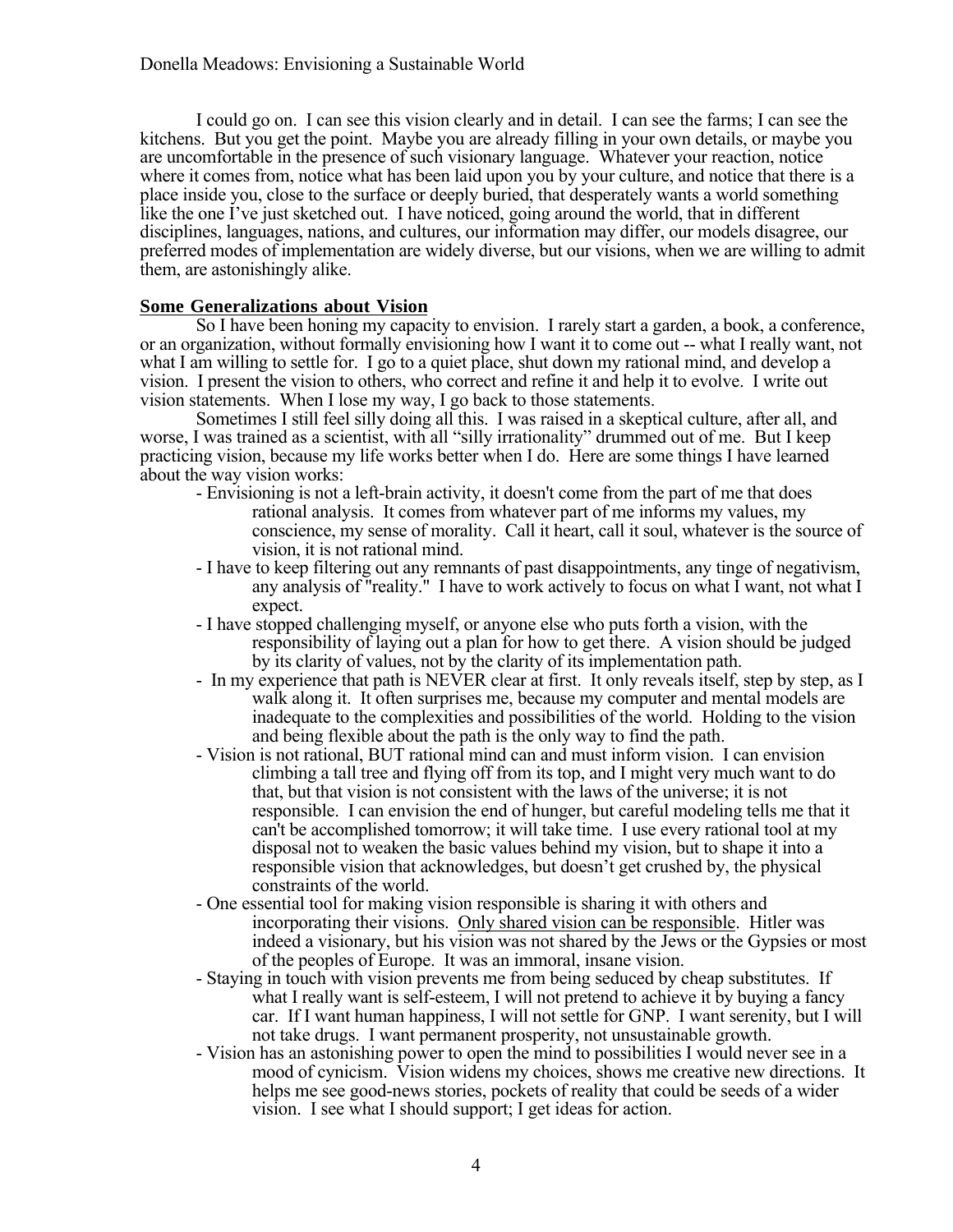- People who carry responsible vision become, in some sense I can't explain, charismatic. They communicate differently from cynical people. Even if the vision isn't overtly expressed, it's there and it's noticeable. Inversely, many progressive, dedicated, "realistic" people unconsciously communicate their underlying hopelessness. Being around them is a "downer;" being around visionaries is a constant inspiration.
- I have rarely achieved the full expression of any of my visions, but I have learned not to be discouraged by that. I get much further with a vision than without it, and I know I'm going the right direction. I can take comfort in my progress, even while I continue to bear the tension of knowing I'm not there yet.

I am a practical person. I think of myself as relentlessly realistic. I want to create change in the world, not visions in my head. I am constantly amazed, but increasingly convinced, that envisioning is a tool for producing results. Olympic athletes use it to make the difference between the superior performance their trained bodies can achieve and the outstanding performance their inspired vision can achieve. Corporate executives take formal classes in vision. All great leaders have been visionaries. Even the scientific, systems-analyst side of me has to admit that we can hardly achieve a desirable, sustainable world, if we can't even picture what it will be like.

### **Envisioning a Sustainable World**

So I invite you to join with me in building that vision. What kind of sustainable world do you WANT to live in? Do your best to imagine not just the absence of problems but the presence of blessings. Our rational minds tell us that a sustainable world has to be one in which renewable resources are used no faster than they regenerate; in which pollution is emitted no faster than it can be recycled or rendered harmless; in which population is at least stable, maybe decreasing; in which prices internalize all real costs; in which there is no hunger or poverty; in which there is true, enduring democracy. But what else? What else do YOU want, for yourself, your children, your grandchildren?

The best way to find your answer to that question is to go to a quiet place, close your eyes, take a few deep breaths, and put yourself in the middle of that sustainable world. Don't push, don't worry, and don't try to figure it out. Just close your eyes and see what you see. Or, as often happens for me, hear what you hear, smell what you smell, feel what you feel. Many of my visions are bright, detailed, and visual, but some of the most profound ones have come not through "seeing," but through sensing in other ways.

In short, relax, trust yourself and see what happens. If nothing happens, don't worry, try again sometime, or let your visionary talent surface in your sleeping dreams.

But keep asking yourself: What would my home be like in a sustainable world? What would it feel like to wake up there in the morning? Who else would live there; how would it feel to be with them? (Remember this is what you WANT, not what you're willing to settle for.) Where would energy come from, and water, and food? What kinds of wastes would be generated and where would they go? When you look out the window or step out the door, what would it look like, if it looked the way you really want? Who else lives near you (human and non-human)? How do you all interrelate? Go around your neighborhood and community and see it as clearly as you can. How is it arranged, so that the children and the old people and everyone in between will be surrounded by security and happiness and beauty?

What kind of work do you do in this sustainable world? What is your particular and special role? With whom do you do it? How do you work together and how are you compensated? How do you get to work? (Do you have to "get" to work? Is "work" a distinguishable activity in your ideal world? Is is separate from the rest of life?)

Travel farther in your vision, to surrounding communities. Look not only at the physical systems that sustain them -- water, energy, food, materials -- but look at how they relate, what they exchange with each other, how they know of each other. How do they make joint decisions? How do they resolve conflicts? (How do you WANT them to resolve conflicts?) How do they treat different kinds of people, young and old, male and female, intelligent and talented to different degrees and in different ways? ?) How do they fit within nature? How do they treat, how do they think about plants and animals, soils and waters, stones and stars?